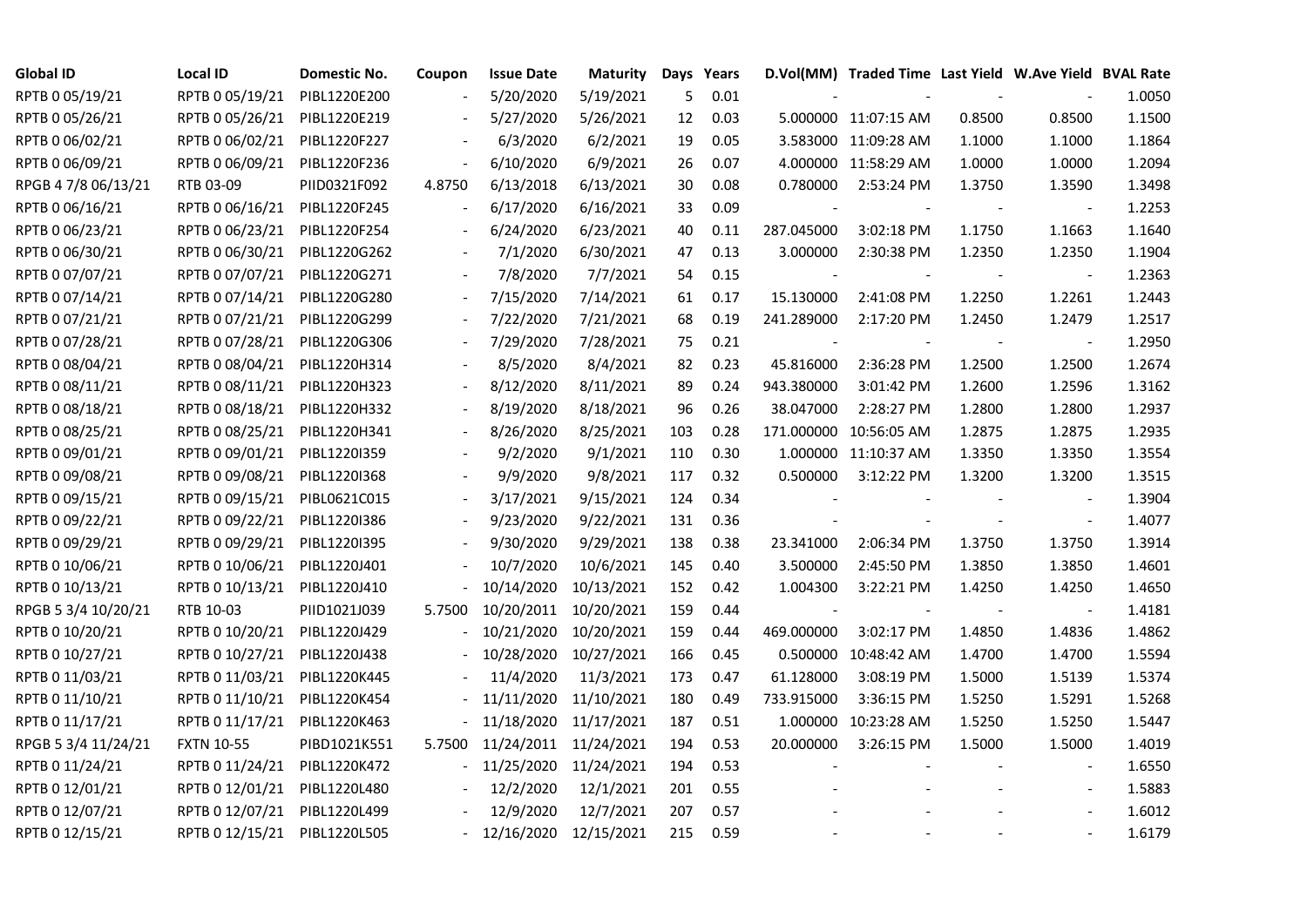| <b>Global ID</b>     | <b>Local ID</b>   | Domestic No. | Coupon                   | <b>Issue Date</b> | Maturity   |     | Days Years |            | D.Vol(MM) Traded Time Last Yield W.Ave Yield BVAL Rate |        |                          |        |
|----------------------|-------------------|--------------|--------------------------|-------------------|------------|-----|------------|------------|--------------------------------------------------------|--------|--------------------------|--------|
| RPTB 0 01/05/22      | RPTB 0 01/05/22   | PIBL1221A015 |                          | 1/6/2021          | 1/5/2022   | 236 | 0.65       | 2.500000   | 2:26:53 PM                                             | 1.6000 | 1.6000                   | 1.6664 |
| RPTB 0 01/12/22      | RPTB 0 01/12/22   | PIBL1221A024 |                          | 1/13/2021         | 1/12/2022  | 243 | 0.67       |            |                                                        |        |                          | 1.7008 |
| RPGB 63/8 01/19/22   | <b>FXTN 10-54</b> | PIBD1022G545 | 6.3750                   | 7/19/2011         | 1/19/2022  | 250 | 0.68       |            |                                                        |        | $\blacksquare$           | 1.3705 |
| RPTB 0 01/19/22      | RPTB 0 01/19/22   | PIBL1221A033 |                          | 1/20/2021         | 1/19/2022  | 250 | 0.68       | 34.510000  | 3:42:22 PM                                             | 1.6250 | 1.6254                   | 1.6989 |
| RPGB 4 01/26/22      | <b>FXTN 05-74</b> | PIBD0522A747 | 4.0000                   | 1/26/2017         | 1/26/2022  | 257 | 0.70       |            | 5.000000 11:31:00 AM                                   | 1.6500 | 1.6500                   | 1.3883 |
| RPTB 0 01/26/22      | RPTB 0 01/26/22   | PIBL1221A042 | $\blacksquare$           | 1/27/2021         | 1/26/2022  | 257 | 0.70       |            | 84.000000 10:48:42 AM                                  | 1.6500 | 1.6500                   | 1.6602 |
| RPTB 0 02/02/22      | RPTB 0 02/02/22   | PIBL1221B050 |                          | 2/3/2021          | 2/2/2022   | 264 | 0.72       |            |                                                        |        | $\overline{\phantom{a}}$ | 1.7373 |
| RPTB 0 02/09/22      | RPTB 0 02/09/22   | PIBL1221B069 | $\overline{\phantom{a}}$ | 2/10/2021         | 2/9/2022   | 271 | 0.74       | 40.500000  | 2:41:01 PM                                             | 1.7200 | 1.7151                   | 1.8668 |
| RPTB 0 02/16/22      | RPTB 0 02/16/22   | PIBL1221B078 |                          | 2/17/2021         | 2/16/2022  | 278 | 0.76       |            |                                                        |        |                          | 1.7558 |
| RPTB 0 02/23/22      | RPTB 0 02/23/22   | PIBL1221B087 |                          | 2/24/2021         | 2/23/2022  | 285 | 0.78       |            |                                                        |        | $\blacksquare$           | 1.7347 |
| RPTB 0 03/02/22      | RPTB 0 03/02/22   | PIBL1221C095 | $\overline{\phantom{a}}$ | 3/3/2021          | 3/2/2022   | 292 | 0.80       |            | 3.042000 10:44:47 AM                                   | 1.7250 | 1.7250                   | 1.7702 |
| RPTB 0 03/09/22      | RPTB 0 03/09/22   | PIBL1221C102 | $\overline{\phantom{a}}$ | 3/10/2021         | 3/9/2022   | 299 | 0.82       |            |                                                        |        | $\blacksquare$           | 1.7795 |
| RPGB 15 03/14/22     | <b>FXTN 20-02</b> | PIBD2022C021 | 15.0000                  | 3/14/2002         | 3/14/2022  | 304 | 0.83       |            |                                                        |        | $\overline{\phantom{a}}$ | 1.6895 |
| RPTB 0 03/16/22      | RPTB 0 03/16/22   | PIBL1221C111 | $\blacksquare$           | 3/17/2021         | 3/16/2022  | 306 | 0.84       |            |                                                        |        | $\blacksquare$           | 1.7973 |
| RPTB 0 03/23/22      | RPTB 0 03/23/22   | PIBL1221C120 |                          | 3/24/2021         | 3/23/2022  | 313 | 0.86       | 4.749000   | 2:44:03 PM                                             | 1.7350 | 1.7404                   | 1.7873 |
| RPTB 0 03/30/22      | RPTB 0 03/30/22   | PIBL1221C139 |                          | 3/31/2021         | 3/30/2022  | 320 | 0.88       |            | 13.900000 11:29:53 AM                                  | 1.7500 | 1.7456                   | 1.7900 |
| RPTB 0 04/06/22      | RPTB 0 04/06/22   | PIBL1221D147 |                          | 4/7/2021          | 4/6/2022   | 327 | 0.90       |            |                                                        |        |                          | 1.8114 |
| RPTB 0 04/13/22      | RPTB 0 04/13/22   | PIBL1221D156 | $\blacksquare$           | 4/14/2021         | 4/13/2022  | 334 | 0.91       |            |                                                        |        | $\overline{\phantom{a}}$ | 1.8213 |
| RPTB 0 04/20/22      | RPTB 0 04/20/22   | PIBL1221D165 | $\blacksquare$           | 4/21/2021         | 4/20/2022  | 341 | 0.93       | 4.900000   | 2:01:58 PM                                             | 1.7950 | 1.7950                   | 1.8458 |
| RPTB 0 04/27/22      | RPTB 0 04/27/22   | PIBL1221D174 |                          | 4/28/2021         | 4/27/2022  | 348 | 0.95       |            |                                                        |        |                          | 1.8480 |
| RPTB 0 05/04/22      | RPTB 0 05/04/22   | PIBL1221E182 |                          | 5/5/2021          | 5/4/2022   | 355 | 0.97       | 12.000000  | 2:34:57 PM                                             | 1.8000 | 1.8000                   | 1.8318 |
| RPTB 0 05/11/22      | RPTB 0 05/11/22   | PIBL1221E191 | $\overline{\phantom{a}}$ | 5/12/2021         | 5/11/2022  | 362 | 0.99       | 752.486000 | 3:33:23 PM                                             | 1.8000 | 1.8137                   | 1.8055 |
| RPGB 4 3/4 07/04/22  | <b>FXTN 03-24</b> | PIBD0322G247 | 4.7500                   | 7/4/2019          | 7/4/2022   | 416 | 1.14       |            |                                                        |        |                          | 1.9103 |
| RPGB 4 7/8 08/02/22  | <b>FXTN 10-56</b> | PIBD1022H562 | 4.8750                   | 8/2/2012          | 8/2/2022   | 445 | 1.22       |            |                                                        |        | $\overline{\phantom{a}}$ | 1.8795 |
| RPGB 4 3/4 09/13/22  | <b>FXTN 10-57</b> | PIBD1022I570 | 4.7500                   | 9/13/2012         | 9/13/2022  | 487 | 1.33       |            |                                                        |        | $\overline{\phantom{a}}$ | 1.9311 |
| RPGB 12 3/4 10/17/22 | <b>FXTN 20-03</b> | PIBD2022J033 | 12.7500                  | 10/17/2002        | 10/17/2022 | 521 | 1.43       |            |                                                        |        | $\blacksquare$           | 1.9738 |
| RPGB 4 5/8 12/04/22  | RTB 05-11         | PIID0522L114 | 4.6250                   | 12/4/2017         | 12/4/2022  | 569 | 1.56       |            | 9.700000 10:39:51 AM                                   | 2.0000 | 2.0088                   | 2.1871 |
| RPGB 4 12/06/22      | <b>FXTN 10-58</b> | PIBD1022L585 | 4.0000                   | 12/6/2012         | 12/6/2022  | 571 | 1.56       |            |                                                        |        | $\overline{\phantom{a}}$ | 2.1112 |
| RPGB 4 3/8 02/11/23  | RTB 03-10         | PIID0323B101 | 4.3750                   | 2/11/2020         | 2/11/2023  | 638 | 1.75       | 534.607000 | 3:11:20 PM                                             | 2.1000 | 2.0555                   | 2.0474 |
| RPGB 13 02/20/23     | <b>FXTN 20-04</b> | PIBD2023B048 | 13.0000                  | 2/20/2003         | 2/20/2023  | 647 | 1.77       |            |                                                        |        |                          | 2.1303 |
| RPGB 5 1/2 03/08/23  | <b>FXTN 05-75</b> | PIBD0523C752 | 5.5000                   | 3/8/2018          | 3/8/2023   | 663 | 1.82       |            | 7.600000 11:35:04 AM                                   | 2.2000 | 2.2000                   | 2.2630 |
| RPGB 3 1/2 04/21/23  | <b>FXTN 07-58</b> | PIBD0723D588 | 3.5000                   | 4/21/2016         | 4/21/2023  | 707 | 1.94       |            | 3.600000 11:31:00 AM                                   | 2.2400 | 2.2392                   | 2.2337 |
| RPGB 11 7/8 05/29/23 | <b>FXTN 20-05</b> | PIBD2023E054 | 11.8750                  | 5/29/2003         | 5/29/2023  | 745 | 2.04       |            |                                                        |        |                          | 2.2477 |
| RPGB 3 1/4 08/15/23  | RTB 10-04         | PIID1023H046 | 3.2500                   | 8/15/2013         | 8/15/2023  | 823 | 2.25       | 4.305000   | 2:23:40 PM                                             | 2.5000 | 2.4652                   | 2.4040 |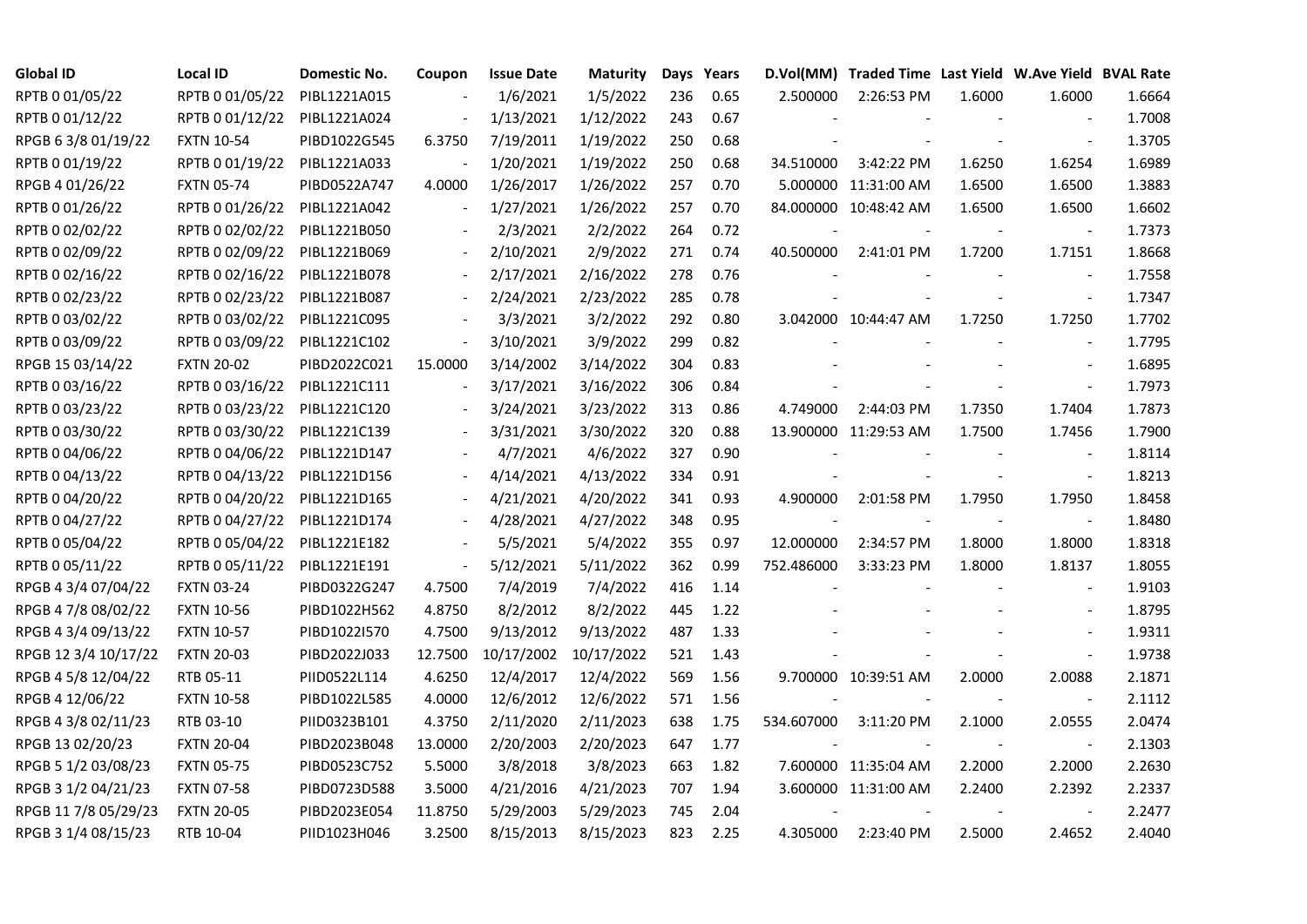| <b>Global ID</b>     | <b>Local ID</b>   | Domestic No. | Coupon  | <b>Issue Date</b> | <b>Maturity</b>       |     | Days Years | D.Vol(MM)   | Traded Time Last Yield W.Ave Yield BVAL Rate |        |                          |        |
|----------------------|-------------------|--------------|---------|-------------------|-----------------------|-----|------------|-------------|----------------------------------------------|--------|--------------------------|--------|
| RPGB 2 3/8 09/10/23  | <b>FXTN 03-25</b> | PIBD0323I252 | 2.3750  | 9/10/2020         | 9/10/2023             | 849 | 2.32       | 0.070000    | 9:26:41 AM                                   | 2.3500 | 2.3500                   | 2.2872 |
| RPGB 11 3/8 10/23/23 | <b>FXTN 20-06</b> | PIBD2023J068 | 11.3750 | 10/23/2003        | 10/23/2023            | 892 | 2.44       |             |                                              |        | $\sim$                   | 2.4748 |
| RPGB 2 3/8 03/09/24  | RTB 03-11         | PIID0324C115 | 2.3750  | 3/9/2021          | 3/9/2024 1,030        |     | 2.82       | 209.892000  | 3:39:12 PM                                   | 2.5000 | 2.4649                   | 2.4666 |
| RPGB 6 1/4 03/12/24  | RTB 05-12         | PIID0524C129 | 6.2500  | 3/12/2019         | 3/12/2024 1,033       |     | 2.83       | 618.300000  | 2:44:34 PM                                   | 2.5000 | 2.4996                   | 2.4842 |
| RPGB 4 1/2 04/20/24  | <b>FXTN 07-59</b> | PIBD0724D595 | 4.5000  | 4/20/2017         | 4/20/2024 1,072       |     | 2.94       |             | 150.000000 10:52:54 AM                       | 2.5900 | 2.5900                   | 2.5922 |
| RPGB 12 3/8 06/03/24 | <b>FXTN 20-07</b> | PIBD2024F075 | 12.3750 | 6/3/2004          | 6/3/2024 1,116        |     | 3.06       |             |                                              |        | $\overline{\phantom{a}}$ | 2.6382 |
| RPGB 12 7/8 08/05/24 | <b>FXTN 20-08</b> | PIBD2024H086 | 12.8750 | 8/5/2004          | 8/5/2024 1,179        |     | 3.23       |             |                                              |        | $\blacksquare$           | 2.6631 |
| RPGB 4 1/8 08/20/24  | <b>FXTN 10-59</b> | PIBD1024H595 | 4.1250  | 8/20/2014         | 8/20/2024 1,194       |     | 3.27       |             | 0.710000 11:57:38 AM                         | 2.8500 | 2.8500                   | 2.8349 |
| RPGB 4 1/4 10/17/24  | <b>FXTN 05-76</b> | PIBD0524J762 | 4.2500  | 10/17/2019        | 10/17/2024 1,252      |     | 3.43       | 1009.980000 | 3:58:47 PM                                   | 2.7950 | 2.7983                   | 2.7955 |
| RPGB 13 3/4 11/11/24 | <b>FXTN 20-09</b> | PIBD2024K091 | 13.7500 | 11/11/2004        | 11/11/2024 1,277      |     | 3.50       |             |                                              |        |                          | 2.7434 |
| RPGB 5 3/4 04/12/25  | FXTN 07-61        | PIBD0725D618 | 5.7500  | 4/12/2018         | 4/12/2025 1,429       |     | 3.91       | 1.300000    | 3:50:37 PM                                   | 2.8500 | 2.9244                   | 2.8645 |
| RPGB 12 1/8 04/14/25 | <b>FXTN 20-10</b> | PIBD2025D103 | 12.1250 | 4/14/2005         | 4/14/2025 1,431       |     | 3.92       |             |                                              |        | $\overline{\phantom{a}}$ | 2.8753 |
| RPGB 2 5/8 08/12/25  | RTB 05-13         | PIID0525H130 | 2.6250  | 8/12/2020         | 8/12/2025 1,551       |     | 4.25       | 23.830000   | 3:40:13 PM                                   | 2.8500 | 2.8001                   | 2.7912 |
| RPGB 3 5/8 09/09/25  | <b>FXTN 10-60</b> | PIBD10251608 | 3.6250  | 9/9/2015          | 9/9/2025 1,579        |     | 4.32       | 9.510000    | 3:50:50 PM                                   | 2.8800 | 2.9349                   | 2.9045 |
| RPGB 12 1/8 10/20/25 | <b>FXTN 20-11</b> | PIBD2025J116 | 12.1250 | 10/20/2005        | 10/20/2025 1,620      |     | 4.44       |             |                                              |        | $\blacksquare$           | 3.0111 |
| RPGB 18 1/4 11/29/25 | <b>FXTN 25-01</b> | PIBD2525K015 | 18.2500 | 11/29/2000        | 11/29/2025 1,660      |     | 4.55       |             |                                              |        |                          | 3.0401 |
| RPGB 10 1/4 01/19/26 | <b>FXTN 20-12</b> | PIBD2026A122 | 10.2500 | 1/19/2006         | 1/19/2026 1,711       |     | 4.68       |             |                                              |        | $\overline{\phantom{a}}$ | 3.0772 |
| RPGB 6 1/4 02/14/26  | <b>FXTN 07-62</b> | PIBD0726B627 | 6.2500  | 2/14/2019         | 2/14/2026 1,737       |     | 4.76       |             |                                              |        | $\overline{\phantom{a}}$ | 3.1908 |
| RPGB 3 3/8 04/08/26  | <b>FXTN 05-77</b> | PIBD0526D772 | 3.3750  | 4/8/2021          | 4/8/2026 1,790        |     | 4.90       | 494.146000  | 3:57:26 PM                                   | 3.2450 | 3.2456                   | 3.2470 |
| RPGB 3 1/2 09/20/26  | RTB 10-05         | PIID1026I057 | 3.5000  | 9/20/2016         | 9/20/2026 1,955       |     | 5.35       |             |                                              |        |                          | 3.3366 |
| RPGB 6 1/4 10/20/26  | RTB 15-01         | PIID1526J019 | 6.2500  | 10/20/2011        | 10/20/2026 1,985      |     | 5.44       | 20.000000   | 9:49:58 AM                                   | 3.3053 | 3.3053                   | 3.2619 |
| RPGB 8 12/07/26      | <b>FXTN 20-13</b> | PIBD2026L139 | 8.0000  | 12/7/2006         | 12/7/2026 2,033       |     | 5.57       |             |                                              |        | $\blacksquare$           | 3.2938 |
| RPGB 5 3/8 03/01/27  | RTB 15-02         | PIID1527C023 | 5.3750  | 3/1/2012          | 3/1/2027 2,117        |     | 5.80       |             | 8.631000 11:44:40 AM                         | 3.3000 | 3.3000                   | 3.3478 |
| RPGB 4 3/4 05/04/27  | <b>FXTN 10-61</b> | PIBD1027E617 | 4.7500  | 5/4/2017          | 5/4/2027 2,181        |     | 5.97       | 7.542000    | 3:56:39 PM                                   | 3.4300 | 3.4350                   | 3.4394 |
| RPGB 8 5/8 09/06/27  | <b>FXTN 20-14</b> | PIBD2027I140 | 8.6250  | 9/6/2007          | 9/6/2027 2,306        |     | 6.31       |             |                                              |        | $\overline{\phantom{a}}$ | 3.4621 |
| RPGB 6 1/4 03/22/28  | <b>FXTN 10-63</b> | PIBD1028C635 | 6.2500  | 3/22/2018         | 3/22/2028 2,504       |     | 6.86       |             |                                              |        | $\blacksquare$           | 3.5929 |
| RPGB 3 5/8 04/22/28  | <b>FXTN 07-64</b> | PIBD0728D649 | 3.6250  | 4/22/2021         | 4/22/2028 2,535       |     | 6.94       | 163.750000  | 3:41:44 PM                                   | 3.6500 | 3.6307                   | 3.6350 |
| RPGB 9 1/2 12/04/28  | <b>FXTN 20-15</b> | PIBD2028L151 | 9.5000  | 12/4/2008         | 12/4/2028 2,761       |     | 7.56       |             |                                              |        | $\blacksquare$           | 3.7396 |
| RPGB 6 7/8 01/10/29  | <b>FXTN 10-64</b> | PIBD1029A644 | 6.8750  | 1/10/2019         | 1/10/2029 2,798       |     | 7.66       | 10.800000   | 2:49:23 PM                                   | 3.7400 | 3.7122                   | 3.6540 |
| RPGB 8 3/4 05/27/30  | <b>FXTN 20-16</b> | PIBD2030E166 | 8.7500  | 5/27/2010         | 5/27/2030 3,300       |     | 9.04       |             |                                              |        |                          | 3.9936 |
| RPGB 2 7/8 07/09/30  | <b>FXTN 10-65</b> | PIBD1030G655 | 2.8750  | 7/9/2020          | 7/9/2030 3,343        |     | 9.15       |             |                                              |        | $\blacksquare$           | 3.8495 |
| RPGB 12 1/2 07/28/30 | <b>FXTN 25-02</b> | PIBD2530G029 | 12.5000 | 7/28/2005         | 7/28/2030 3,362       |     | 9.21       |             |                                              |        | $\overline{\phantom{a}}$ | 3.9818 |
| RPGB 11 1/4 01/26/31 | <b>FXTN 25-03</b> | PIBD2531A032 | 11.2500 | 1/26/2006         | 1/26/2031 3,544       |     | 9.70       |             |                                              |        | $\sim$                   | 4.0697 |
| RPGB 8 07/19/31      | <b>FXTN 20-17</b> | PIBD2031G171 | 8.0000  | 7/19/2011         | 7/19/2031 3,718 10.18 |     |            | 13.920000   | 3:51:00 PM                                   | 4.1000 | 4.0667                   | 4.0009 |